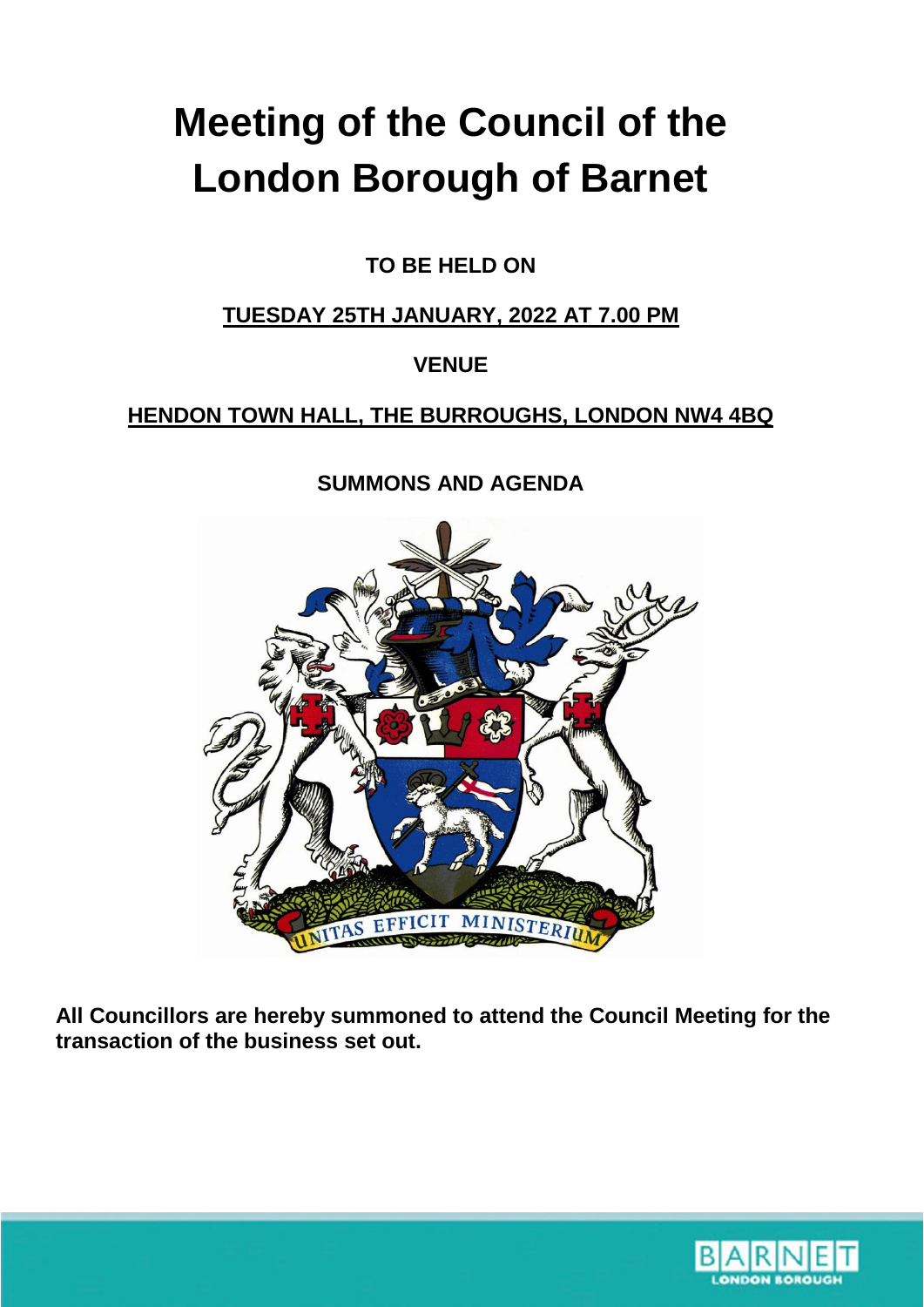#### Agenda and Timetable Tuesday 25th January, 2022

| <b>Item</b> | <b>Subject</b>                                                                                                                                           |  | Page<br><b>Numbers</b> |  |
|-------------|----------------------------------------------------------------------------------------------------------------------------------------------------------|--|------------------------|--|
|             | Part 1 - Statutory formalities/Announcements (15<br>minutes)                                                                                             |  |                        |  |
| 1.          | <b>Apologies for absence</b>                                                                                                                             |  |                        |  |
| 2.          | Elect a Member to preside if the Mayor is absent                                                                                                         |  |                        |  |
| 3.          | <b>Prayer</b>                                                                                                                                            |  |                        |  |
| 4.          | <b>Declarations of Interest</b>                                                                                                                          |  |                        |  |
| 5.          | Minutes of the last meeting                                                                                                                              |  | $5 - 24$               |  |
| 6.          | <b>Official announcements</b>                                                                                                                            |  |                        |  |
| 7.          | Any business remaining from last meeting                                                                                                                 |  |                        |  |
|             | Part 2 - Question Time (30 minutes)                                                                                                                      |  |                        |  |
| 8.          | <b>Questions to the Leader (and Committee Chairmen</b><br>if he/she has delegated)                                                                       |  | To<br>Follow           |  |
|             | Part 3 - Statutory Council Business (60 minutes)                                                                                                         |  |                        |  |
| 9.          | <b>Petitions for Debate (20 minutes)</b>                                                                                                                 |  |                        |  |
| 10.         | <b>Reports from the Leader</b>                                                                                                                           |  |                        |  |
| 11.         | <b>Reports from Committees</b>                                                                                                                           |  |                        |  |
| 11.1        | Referral from Policy & Resources Committee -<br>Recommendation from Financial Performance and<br><b>Contracts Committee - Review of Capita Contracts</b> |  | $25 - 156$             |  |
| 11.2        | Referral from Licensing Committee - Revised                                                                                                              |  | $157 -$                |  |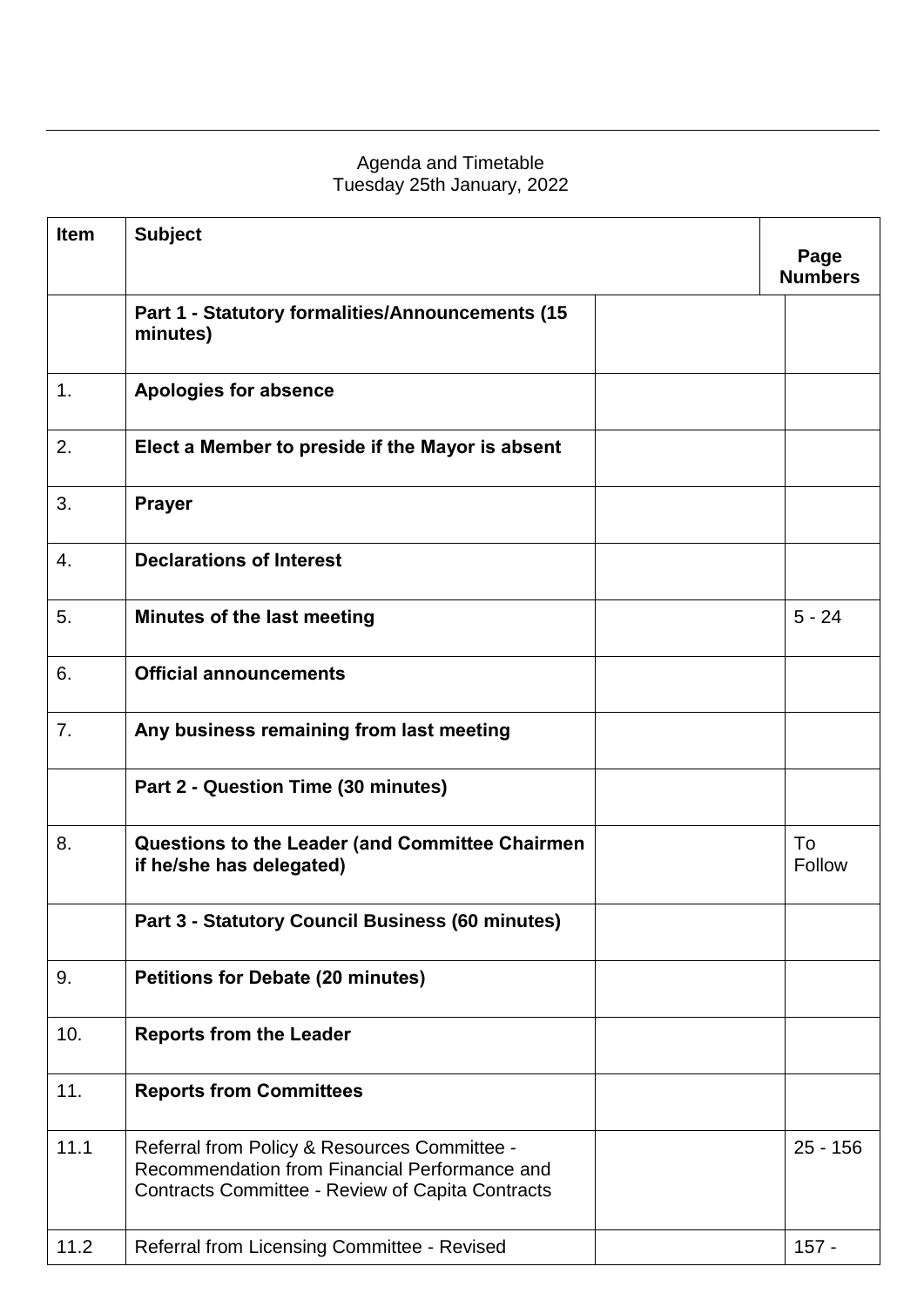|      | <b>Gambling Statement of Principles (Policy)</b>                                                                                                      | 210                                           |
|------|-------------------------------------------------------------------------------------------------------------------------------------------------------|-----------------------------------------------|
| 11.3 | Report of the Constitution & General Purposes<br><b>Committee - Revised Boundaries and Arrangements</b><br><b>Resident Forums and Area Committees</b> | $211 - 260$                                   |
| 12.  | <b>Reports of Officers</b>                                                                                                                            |                                               |
| 12.1 | Report of Director of Resources - London Boroughs<br>Grants Scheme - Borough Contributions 2022/23                                                    | $261 - 268$                                   |
| 12.2 | <b>Report of Head of Governance</b>                                                                                                                   | $269 - 290$<br>Appendix C<br><b>To Follow</b> |
| 12.3 | Report of the Barnet Returning Officer (RO) - Polling<br>District and Polling Place proposals for four new<br><b>Barnet wards</b>                     | To Follow                                     |
| 13.  | <b>Questions to Council Representatives on Outside</b><br><b>Bodies</b>                                                                               |                                               |
|      | <b>Break (15 minutes)</b>                                                                                                                             |                                               |
|      | Part 4 – Business for Debate (45 minutes)                                                                                                             |                                               |
| 14.  | <b>Motions (45 minutes)</b>                                                                                                                           |                                               |
| 14.1 | Administration Motion in the name of CIIr Daniel<br>Thomas - Combatting Crime in Barnet                                                               | 291 - 292                                     |
| 14.2 | Opposition Motion in the name of CIIr Anne Clarke -<br>Levelling-Up in Barnet                                                                         | 293 - 294                                     |
| 14.3 | Administrative Motion in the name of CIIr Thomas -<br><b>Political discourse within Barnet</b>                                                        | $295 - 296$                                   |
| 14.4 | Opposition Motion in the name of Cllr Nagus<br>Narenthira - Barnet Tamil Community                                                                    | 297 - 298                                     |
| 14.5 | Opposition Motion in the name of CIIr Ross Houston -<br>Development in Barnet                                                                         | $299 - 300$                                   |